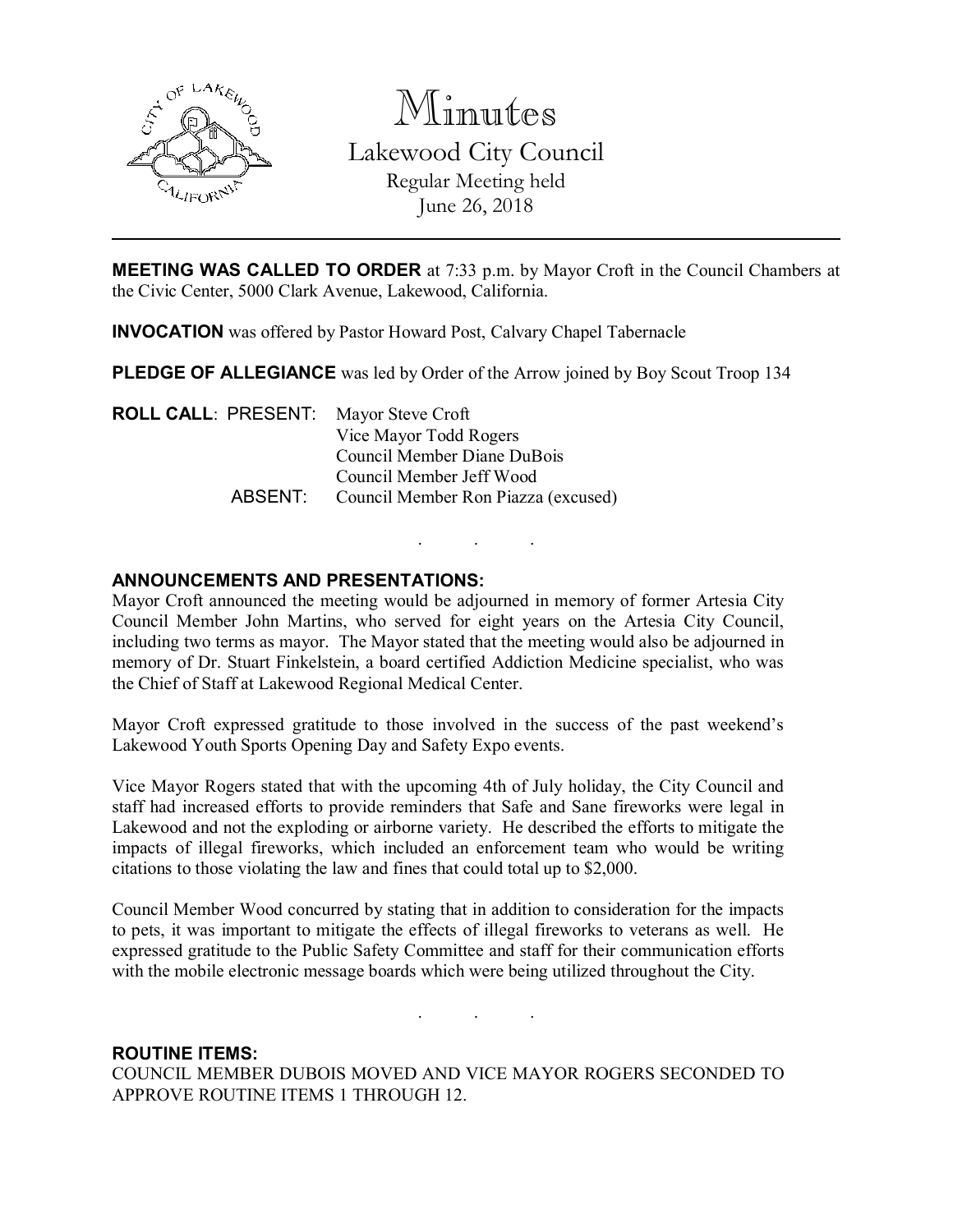City Council Minutes June 26, 2018 Page 2

### ROUTINE ITEMS: - Continued

- RI-1 Approval of Minutes of the Meetings held May 8, and May 22, 2018
- RI-2 Approval of Personnel Transactions
- RI-3 Approval of Registers of Demands
- RI-4 Report of City Council Committees' Activities
- RI-5 Approval of Monthly Report of Investment Transactions May 2018
- RI-6 Approval of Amendment to Agreement with Pacific EH&S Service, Inc. for Health and Safety Consulting Services
- RI-7 Approval of First Amendment to Professional Services Agreement with Macro Automatics Corporation for SCADA System Upgrades
- RI-8 Approval of Amendment to Agreement for Fire and Security Alarm Services with Stanley Convergent Solutions
- RI-9 RESOLUTION NO. 2018-37; A RESOLUTION OF THE CITY COUNCIL OF THE CITY OF LAKEWOOD ESTABLISHING EMPLOYEE BENEFITS, DEFINING THE CONDITIONS AND HOURS OF EMPLOYMENT AND ADOPTING A CLASSIFICATION AND COMPENSATION PLAN FOR UNREPRESENTED CITY OFFICERS AND EMPLOYEES
- RI-10 RESOLUTION NO. 2018-38; A RESOLUTION OF THE CITY COUNCIL OF THE CITY OF LAKEWOOD REPEALING RESOLUTION NO. 2016-34 PERTAINING TO HOURLY-RATED PART-TIME EMPLOYEES AND ENACTING A PERSONNEL RESOLUTION ESTABLISHING THE COMPENSATION, RULES AND REGULATIONS PERTAINING TO HOURLY-RATED PART-TIME EMPLOYEES
- RI-11 Adoption of Grant Management Policy
- RI-12 RESOLUTION NO. 2018-39; A RESOLUTION OF THE CITY COUNCIL OF THE CITY OF LAKEWOOD ADOPTING THE REVISED PARKING LATE FEE AND ESTABLISHING PAYMENT PLAN PROCESSING FEES IN ACCORDANCE WITH ASSEMBLY BILL 503

UPON ROLL CALL VOTE, THE MOTION WAS APPROVED:

AYES: COUNCIL MEMBERS: DuBois, Rogers, Wood and Croft NAYS: COUNCIL MEMBERS: None ABSENT: COUNCIL MEMBERS: Piazza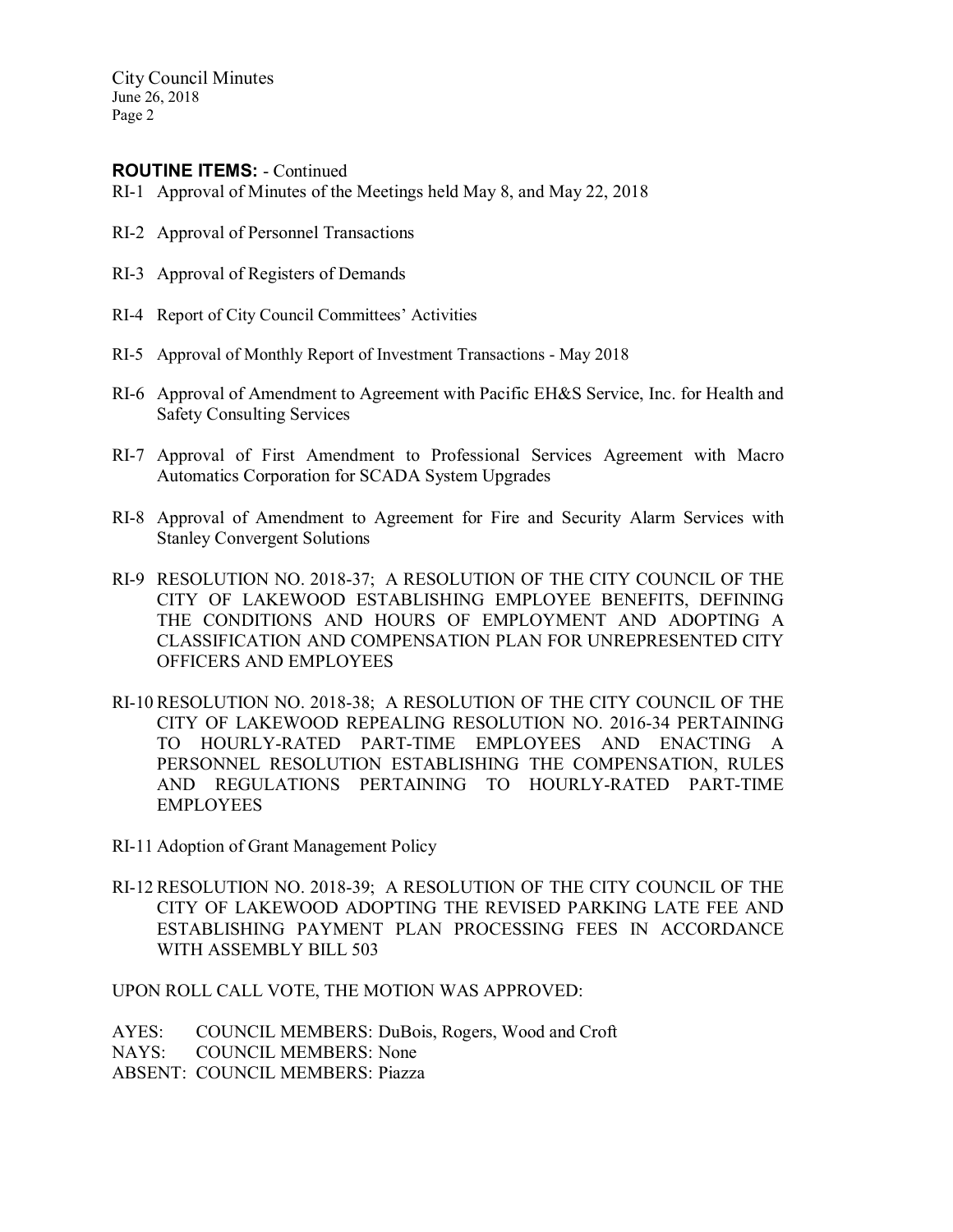### 1.1 • ADOPTION OF RESOLUTION NO. 2018-40; ADJUSTING RESIDENTIAL REFUSE RATES; AND APPROVAL OF AMENDMENT TO AGREEMENT FOR REFUSE COLLECTION WITH EDCO WASTE SERVICES

Jose Gomez, Director of Administrative Services, gave a presentation based on the report in the agenda and provided a brief summary on the proposed refuse rate increase as well as on the proposed amendment to the existing agreement with EDCO Disposal Services, the City's refuse services provider. He explained that last year, since EDCO had declined to exercise its option to increase fees, the City opted not to increase residential refuse rates. For the current year, EDCO offered to lower its increase, resulting in a 5.7% adjustment rather than the contract rate of 6.7%. He noted that staff had provided public notices pursuant to Proposition 218 and that one protest had been received. In consultation with EDCO, staff had determined the need to amend Appendix B of the refuse collection contract to reflect the residential billing adjustment to the amounts paid to EDCO for residential recycling and refuse service. He stated it was recommended that the City Council hold a public hearing; adopt Resolution No. 2018-40; approve the 2018 amendment to Appendix B with EDCO Waste Services, LLC; and authorize the Mayor to sign the agreement in a form approved by the City Attorney.

Steve Skolnik, Office of the City Attorney, explained that with regards to Proposition 218 hearings, in the event that there were more than fifty percent of the affected ratepayers protesting, the City Council would be prevented from moving forward; however, since only one protest had been received, that was not the present case.

Mayor Croft opened the public hearing at 7:46 p.m. and called for anyone in the audience wishing to address the City Council on this matter.

Laura Loza, 3418 Centralia Street, Lakewood, expressed opposition to the refuse rate adjustment and requested information pertaining to the EDCO agreement.

Vice Mayor Rogers stated that as a Lakewood resident, he would prefer not to have to raise rates but that due to rising costs, the City had an obligation to honor the contract terms and maintain the City in a fiscally sound manner.

Mr. Skolnik advised that the law required that those who were subject to the increase receive at least a 45-day notice of what had been proposed and that the notice had been provided as an enclosure in residents' water bills.

Mayor Croft added that due to the bimonthly billing cycle, a number of residents actually would have received the notice earlier than the 45 days, some as early as back in March.

Council Member Wood commended the responsiveness of some of the City's vendors and cited the value of the relationship with contractors such as EDCO.

RESOLUTION NO. 2018-40; A RESOLUTION OF THE CITY COUNCIL OF THE CITY OF LAKEWOOD TO ESTABLISH RESIDENTIAL REFUSE RATES FOR FISCAL YEAR 2018-2019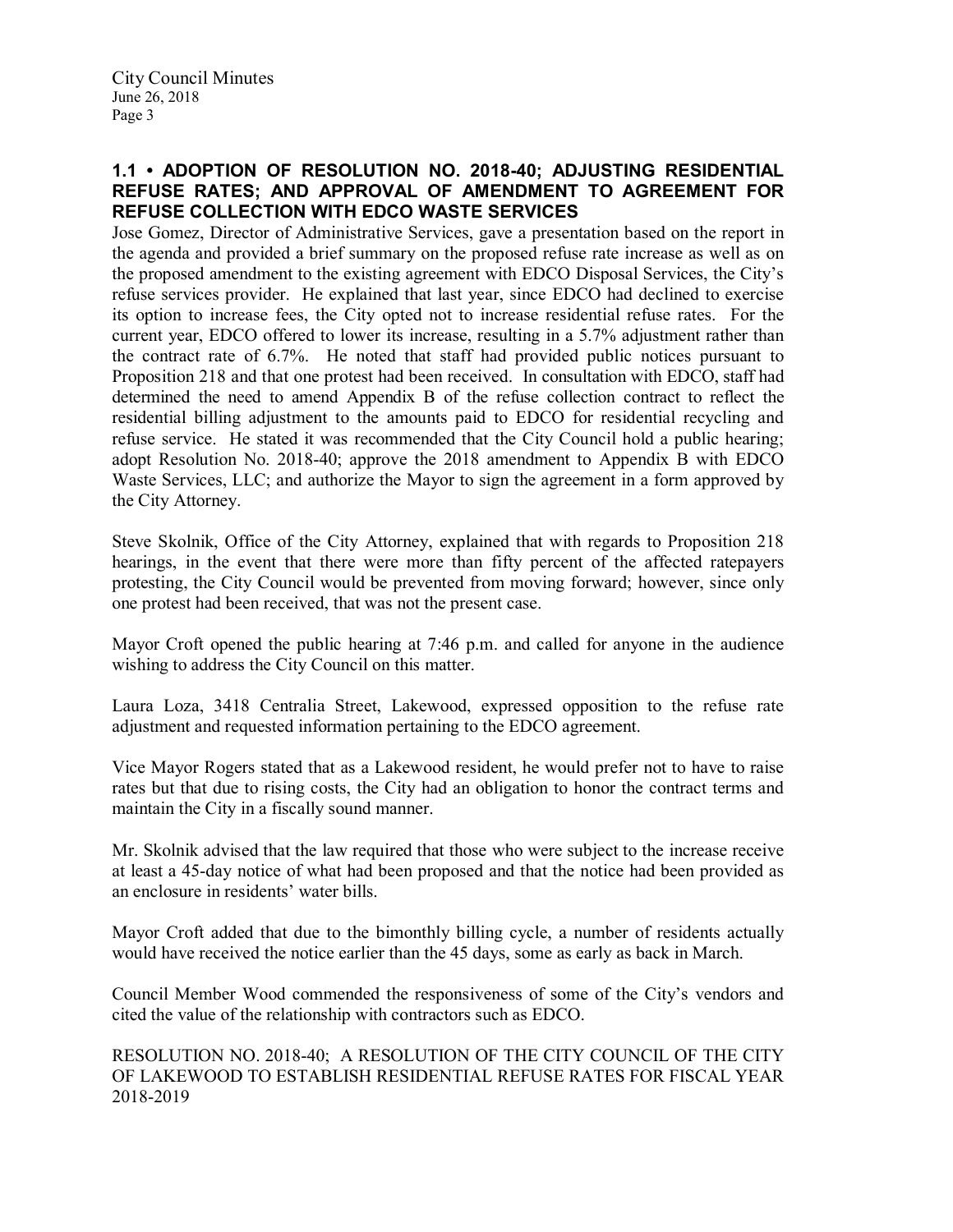1.1 • ADOPTION OF R2018-40; ADJUSTING RESIDENTIAL REFUSE RATES; AND APPROVAL OF AMENDMENT WITH EDCO WASTE SERVICES - Continued COUNCIL MEMBER DUBOIS MOVED AND COUNCIL MEMBER WOOD SECONDED TO ADOPT RESOLUTION NO. 2018-40 AND APPROVE THE 2018 AMENDMENT TO APPENDIX B WITH EDCO WASTE SERVICES, LLC AND AUTHORIZE THE MAYOR TO SIGN THE AGREEMENT. UPON ROLL CALL VOTE, THE MOTION WAS APPROVED:

AYES: COUNCIL MEMBERS: DuBois, Rogers, Wood and Croft NAYS: COUNCIL MEMBERS: None ABSENT: COUNCIL MEMBERS: Piazza

# 1.2 • ADOPTION OF RESOLUTION NO. 2018-41; PERTAINING TO WATER RATES AND CHARGES

. . .

The Administrative Services Director gave a presentation based on the report in the agenda and reported that a comprehensive rate study had been conducted over a year ago and had taken into account wholesale water costs, inflation and funds necessary for capital improvement projects. He stated that the proposed three year water rate structure would impact different customers in a variety of ways. Mr. Gomez explained that the most common account would see an increase between 3.8% and 5% in each of the next three years which was consistent with ensuring that essential costs were covered as well as setting aside funds to keep the infrastructure up to date. He noted that notices were sent out pursuant to Proposition 218. It was recommended that the City Council hold a public hearing and adopt Resolution No. 2018-41.

Mr. Skolnik reported that there had been a total of 162 written protests received regarding the water rate increase noting that with the over 20,000 total number of water service accounts, the protests were well below the required majority.

Mayor Croft explained on behalf of the Water Committee, of which he and Council Member Piazza were members, that a rate increase had been the result of a comprehensive study on the water rate structure and acknowledged that capital improvement needs were substantial. He stated that during the drought, residents' conservation efforts resulted in reduced water revenues that would have paid for capital improvements. He added that staff had been successful in finding buyers for the surplus water that helped offset some of those costs so that it did not have to fall on ratepayers. The Mayor reported that improvements had been made to the system that would help monitor the overall infrastructure and allow for the replacement of capital in a timely manner based on wear and tear rather than on years of use. He stated that a phased in rate structure had been recommended by the consultant and that the challenge had been in finding savings, resources, and income with a plan to keep the water system healthy while also minimizing the impact to residents.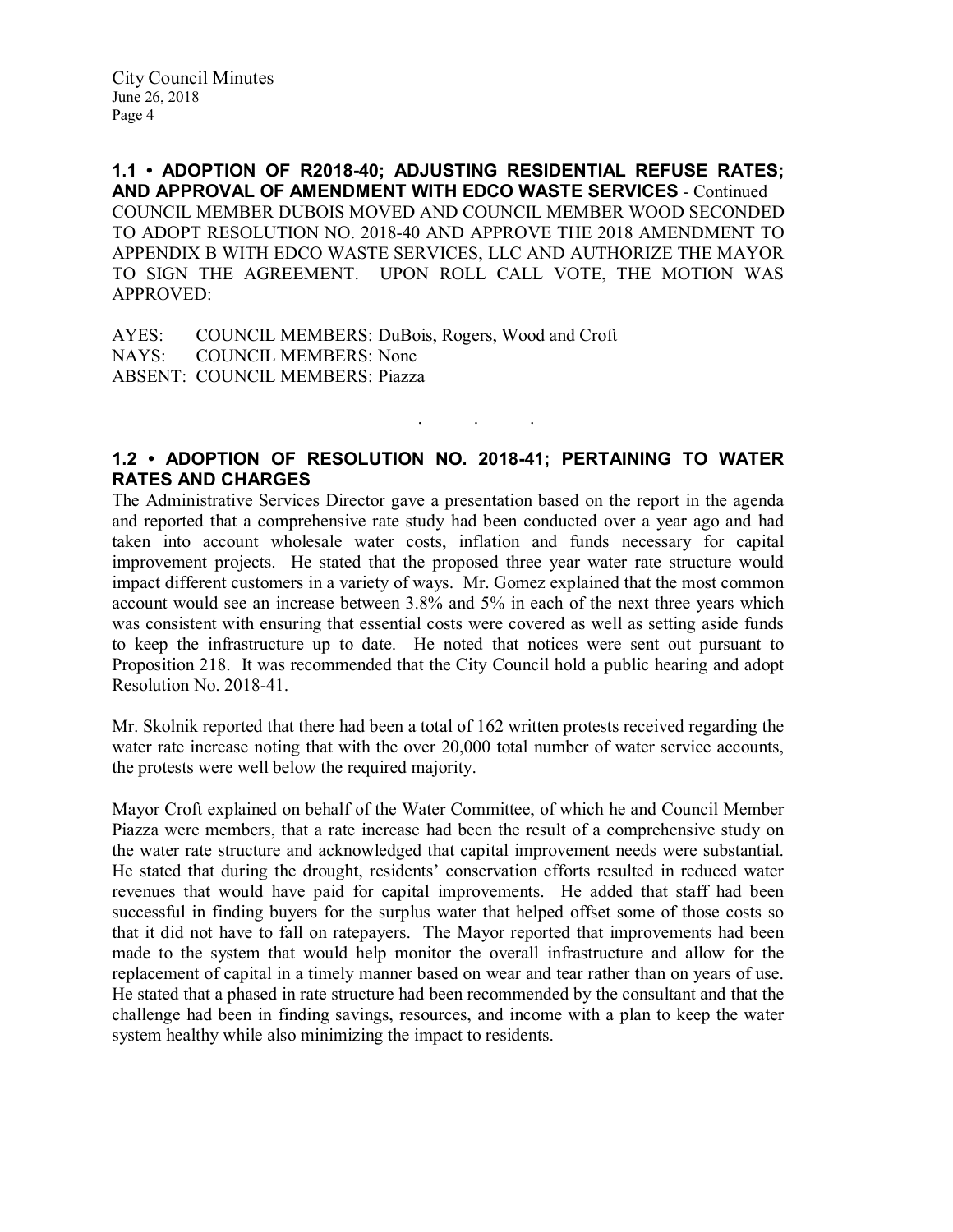### 1.2 • ADOPTION OF RESOLUTION NO. 2018-41; PERTAINING TO WATER RATES AND CHARGES - Continued

Vice Mayor Rogers restated his earlier comments regarding the need to raise rates and added that Lakewood residents paid their fair share in State and Federal taxes. He explained that some of the cuts that had to be made in order to achieve a balanced budget, a core value for Lakewood, were based on the City's fiduciary responsibility. He noted that residents in the eastern portion of the City paid fifty percent more for their water because they were served by Golden State Water Company and that the City had fought on the residents' behalf against the sixteen percent increase over the next three years. He expressed objections to the State's and other agencies' efforts to pass on charges to Lakewood residents to fund a variety of projects, such as the Sacramento Delta, which were of little benefit to the City.

Council Member DuBois stated that despite the unwanted increase to the water rates, it was the City's responsibility to keep things running properly which required that water users pay for what they used.

Mayor Croft clarified that water revenues were maintained separately to be utilized within the utility system for water infrastructure and water operations purposes only.

Mayor Croft opened the public hearing at 8:01 p.m. and called for anyone in the audience wishing to address the City Council on this matter.

Kathryn Marshall, Lakewood, expressed appreciation for the City's long-term view regarding water and noted her expectations of a reliable supply of water. She stated that after having reviewed the water study materials, meeting with Mr. Gomez and understanding the process that had been undertaken due to her having worked previously as a city official, she supported the rate increase.

E. Zimmer, Lakewood, stated her initial opposition to the water rate increase and explained that after receiving clarification from staff, she realized her misunderstanding.

Laura Loza, Lakewood, expressed opposition to the rate increase and offered suggestions for cost saving options.

RESOLUTION NO. 2018-41; A RESOLUTION OF THE CITY COUNCIL OF THE CITY OF LAKEWOOD AMENDING THE NORMAL QUANTITATIVE RATE CONTAINED IN SECTION 10 OF THE CITY'S "WATER SERVICE PROCEDURE MANUAL," AND AMENDING THE RECYCLED WATER RATE

VICE MAYOR ROGERS MOVED AND COUNCIL MEMBER DUBOIS SECONDED TO ADOPT RESOLUTION NO. 2018-41. UPON ROLL CALL VOTE, THE MOTION WAS APPROVED:

AYES: COUNCIL MEMBERS: DuBois, Rogers, Wood and Croft NAYS: COUNCIL MEMBERS: None ABSENT: COUNCIL MEMBERS: Piazza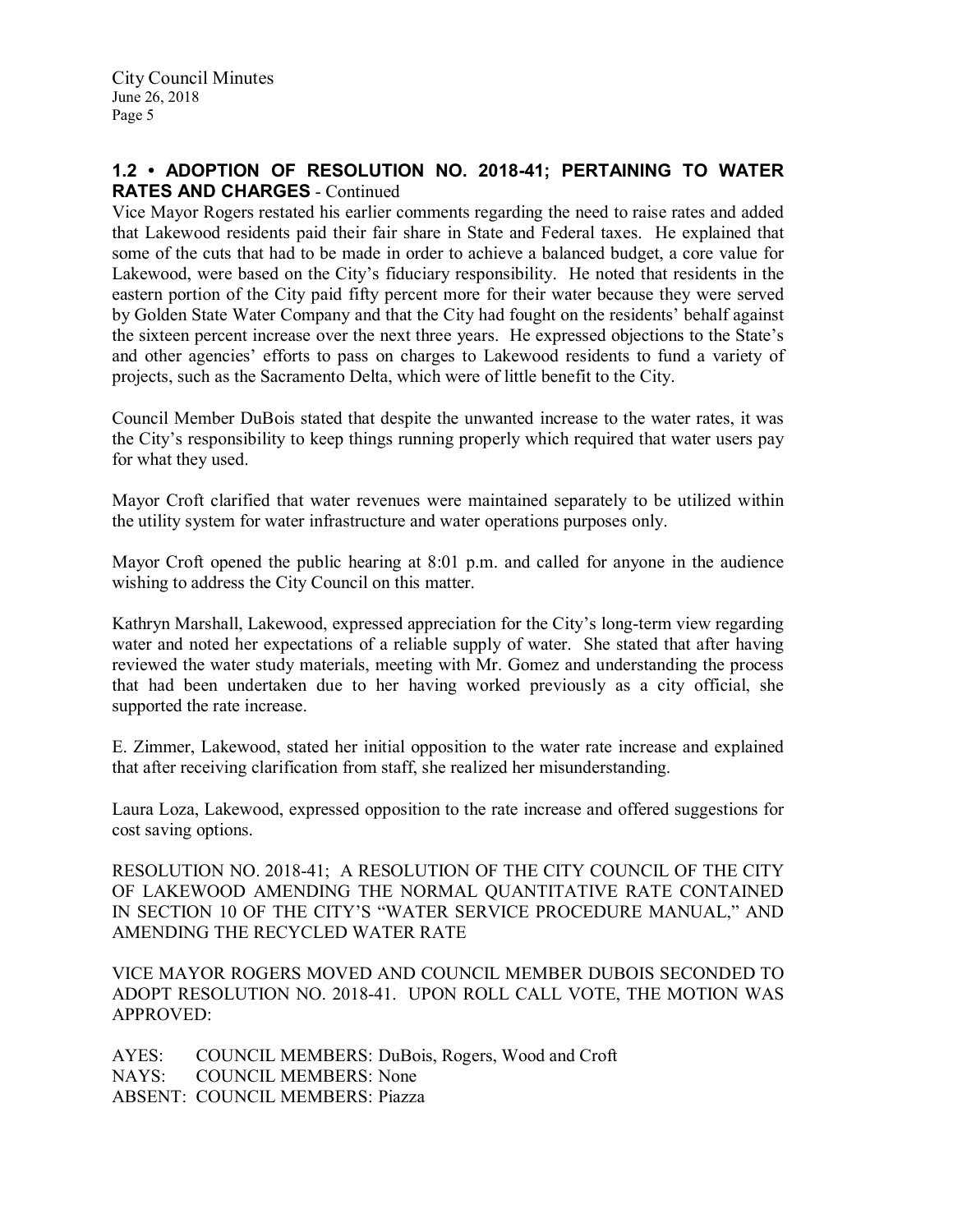## 1.3 • APPROVAL OF COMMUNITY DEVELOPMENT BLOCK GRANT 2018-19 ACTION PLAN

Sonia Southwell, Director of Community Development, displayed slides and made a presentation based on the report in the agenda. She stated that to be eligible to receive funding from the U.S. Department of Housing and Urban Development under the Community Development Block Grant Program, the City was required to submit an Annual Action Plan that listed the activities the jurisdiction was proposing to fund. She added that the City was also required to conduct a 30-day public comment period for the proposed Action Plan and noted that the allocation for this year was \$532,525, which was a \$22,049 or 4.3% increase in funding from the previous year's allocation. She explained that CDBG funds would be used for various matters including Code Enforcement, Fair Housing, Burns Community Center Improvements, and public services such as Community Family Guidance, Pathways Volunteer Hospice, Meals on Wheels and Human Services Association. She concluded by stating that staff recommended the City Council conduct a public hearing to receive comments and following the public hearing, approve the FY 2018-2019 Action Plan and authorize the City Manager to direct staff to submit to HUD the CDBG funding application Form 424 and approved Action Plan along with the required CDBG certifications by no later than August 16, 2018.

Mayor Croft opened the public hearing at 8:12 p.m. and called for anyone in the audience wishing to address the City Council on this matter. There was no response.

VICE MAYOR ROGERS MOVED AND COUNCIL MEMBER WOOD SECONDED TO APPROVE STAFF'S RECOMMENDATIONS. UPON ROLL CALL VOTE, THE MOTION WAS APPROVED:

AYES: COUNCIL MEMBERS: DuBois, Rogers, Wood and Croft NAYS: COUNCIL MEMBERS: None ABSENT: COUNCIL MEMBERS: Piazza

### 3.1 • 2018 CIVIC CENTER BLOCK PARTY PREVIEW

Recreation and Community Services Director Valarie Frost displayed slides and made a presentation based on the memo in the agenda. She reported that the City's annual Civic Center Block Party would be held on June 30th. Highlights of the event included live entertainment by pop band "The Answer"; a Family Fun Zone, with attractions that included a rock climbing wall, inflatable slides and jumpers and traditional carnival games; "A Taste of Lakewood" showcase of Lakewood restaurants and eateries benefiting the Friends of the Lakewood Libraries; beverage garden; Shop Lakewood promotion; and concluding with a fireworks display.

. . .

Ms. Frost responded to Mayor Croft's comments regarding the sound system by stating that Lakewood Center would provide for additional equipment to allow for the choreographed music to be heard from the mall complex during the fireworks.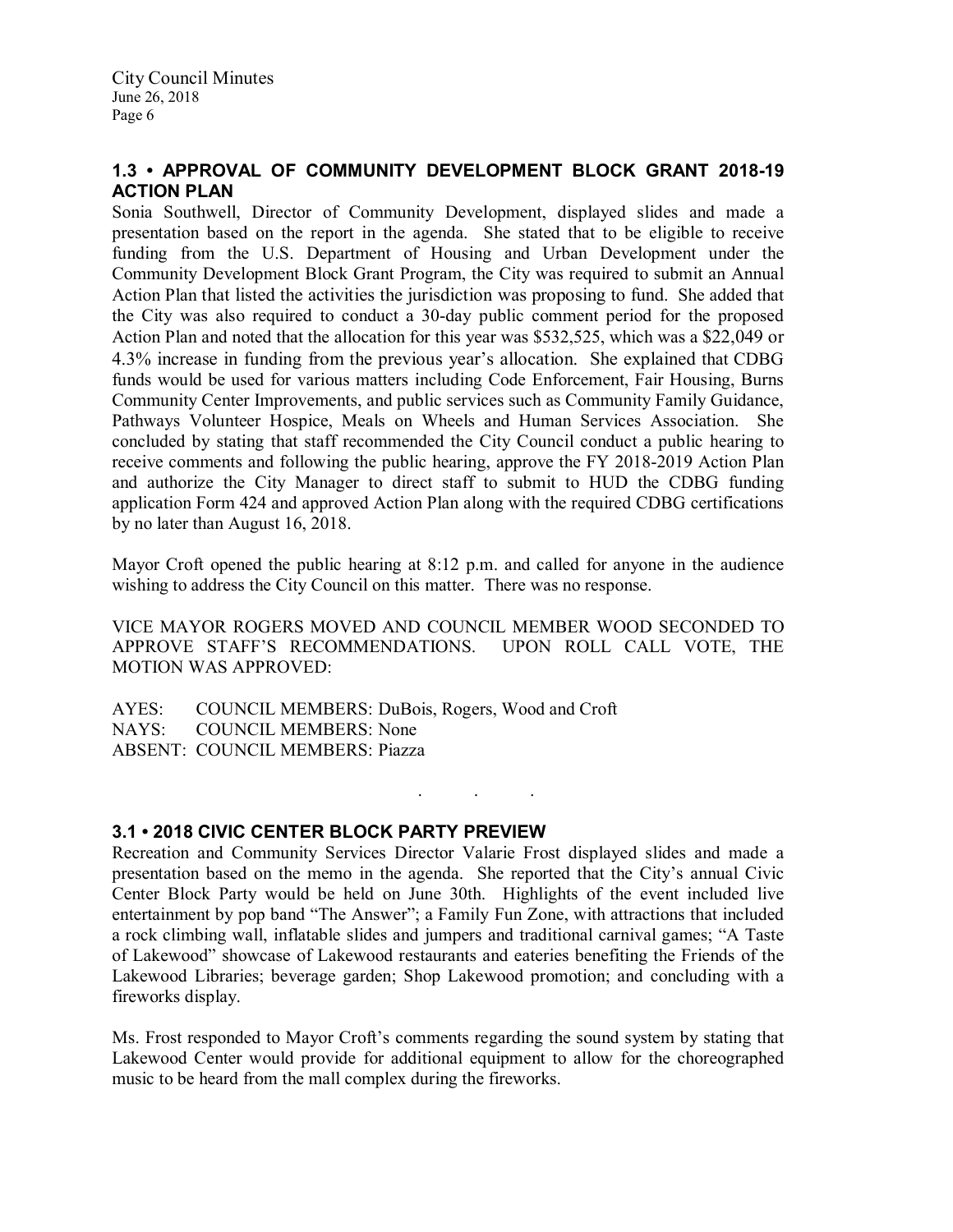## 3.1 • 2018 CIVIC CENTER BLOCK PARTY PREVIEW - Continued

Mayor Croft encouraged those in attendance to sample some of the fare from the newer restaurants who were participating this year.

In response to Council Member Wood's question pertaining to the temporary fencing, Ms. Frost stated that the barriers were placed to prevent damage to the flower beds and landscaping at the Home Depot and Best Buy locations caused by foot traffic but that the sidewalks would remain accessible.

# 3.2 • FINAL UPDATE ON IMPROVEMENTS TO THE EXISTING BURNS COMMUNITY CENTER

. . .

Lisa Rapp, Director of Public Works, displayed slides and made a presentation based on the memo in the agenda. She highlighted some of the progress that had been made at the Burns Community Center project which included improvements to the front and rear entry areas of the building; plaza and parking areas; new lobby and elevator; first floor men's and women's restrooms; activity room; Meals on Wheels area; and new fire alarm system. Some of the challenges faced during construction included deterioration of waterproofing under the wood siding on the second floor; first floor bathrooms impacted by compromised waterproofing of the second floor bathrooms; replacement of the antiquated fire alarm system; and continued operation of the building during construction by the tenants. She summarized some of the remaining expenses for the project which included landscaping and irrigation materials; additional construction management; upstairs restroom waterproofing and ADA compliance, abatement oversight; furniture, fixtures and equipment; and the relocation of MOW from Mayfair Park to the renovated space at the Burns Community Center. She noted that staff had tried to determine if there were any other unforeseen conditions that could generate any more change orders, and the one unknown remaining was the potential for hazardous material abatement when the old elevator shaft and equipment room were demolished and converted into storage space. She concluded by stating that it was recommended that the City Council authorize staff to approve change orders in an amount not to exceed \$645,000 to Public Works Contract 16-1R; authorize Willdan to perform additional construction management services in the amount of \$63,380 under their existing on-call Engineering Services agreement; and authorize SCS Engineers to perform additional environmental engineering services in an amount not to exceed \$10,000 under their on-call Engineering Services Agreement.

Responding to an inquiry from Council Member DuBois, Ms. Rapp stated that requests for additional change orders would only be made for any unforeseen condition that could not be anticipated and explained that the finished product would serve the community well into the future.

Mayor Croft stated that an update to the building had been much needed and that it was unfortunate that there were things that could not be anticipated until the walls had been opened up. He expressed gratitude to the residents and patrons of the Burns Community Center for their patience during the construction period.